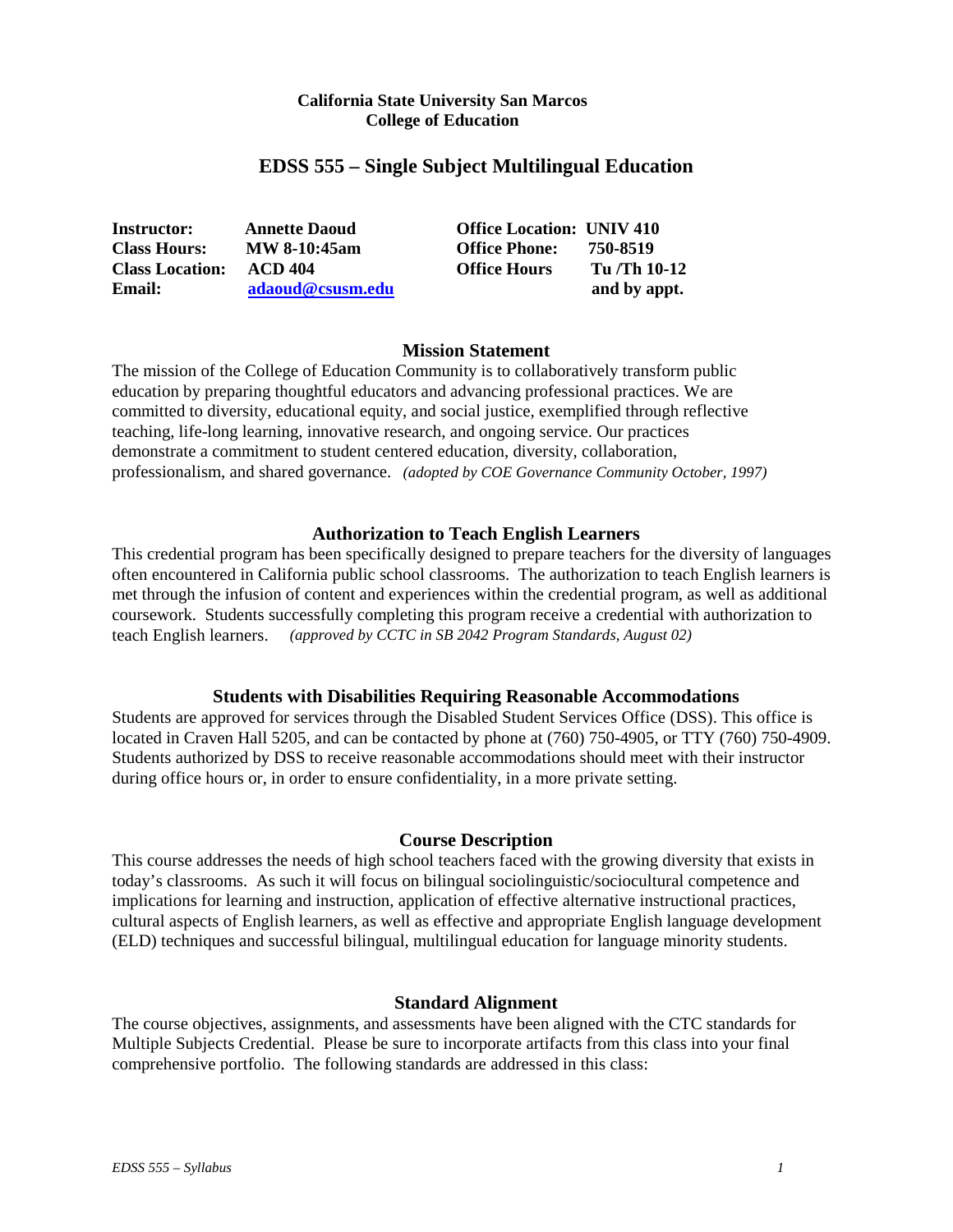## **California State University San Marcos College of Education**

# **EDSS 555 – Single Subject Multilingual Education**

| <b>Instructor:</b>     | <b>Annette Daoud</b> | <b>Office Location: UNIV 410</b> |              |
|------------------------|----------------------|----------------------------------|--------------|
| <b>Class Hours:</b>    | MW 12-2:45pm         | <b>Office Phone:</b>             | 750-8519     |
| <b>Class Location:</b> | <b>UNIV 444</b>      | <b>Office Hours</b>              | Tu /Th 10-12 |
| Email:                 | adaoud@csusm.edu     |                                  | and by appt. |

### **Mission Statement**

The mission of the College of Education Community is to collaboratively transform public education by preparing thoughtful educators and advancing professional practices. We are committed to diversity, educational equity, and social justice, exemplified through reflective teaching, life-long learning, innovative research, and ongoing service. Our practices demonstrate a commitment to student centered education, diversity, collaboration, professionalism, and shared governance. *(adopted by COE Governance Community October, 1997)*

### **Authorization to Teach English Learners**

This credential program has been specifically designed to prepare teachers for the diversity of languages often encountered in California public school classrooms. The authorization to teach English learners is met through the infusion of content and experiences within the credential program, as well as additional coursework. Students successfully completing this program receive a credential with authorization to teach English learners. *(approved by CCTC in SB 2042 Program Standards, August 02)*

### **Students with Disabilities Requiring Reasonable Accommodations**

Students are approved for services through the Disabled Student Services Office (DSS). This office is located in Craven Hall 5205, and can be contacted by phone at (760) 750-4905, or TTY (760) 750-4909. Students authorized by DSS to receive reasonable accommodations should meet with their instructor during office hours or, in order to ensure confidentiality, in a more private setting.

### **Course Description**

This course addresses the needs of high school teachers faced with the growing diversity that exists in today's classrooms. As such it will focus on bilingual sociolinguistic/sociocultural competence and implications for learning and instruction, application of effective alternative instructional practices, cultural aspects of English learners, as well as effective and appropriate English language development (ELD) techniques and successful bilingual, multilingual education for language minority students.

### **Standard Alignment**

The course objectives, assignments, and assessments have been aligned with the CTC standards for Multiple Subjects Credential. Please be sure to incorporate artifacts from this class into your final comprehensive portfolio. The following standards are addressed in this class: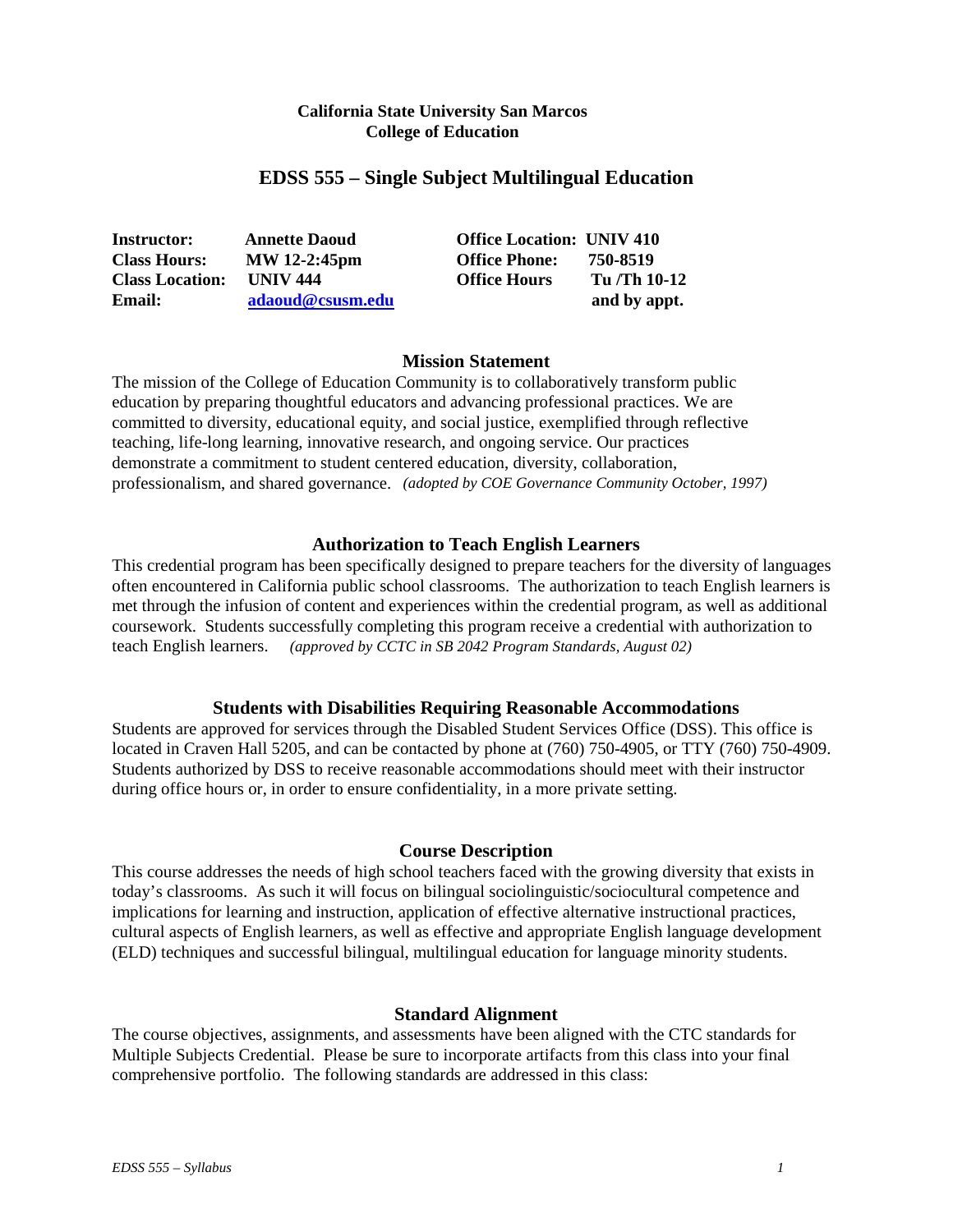- **Standard 3:** Relationship between Theory and Practice
- **Standard 4:** Pedagogical Thought and Reflective Practice
- **Standard 5:** Equity, Diversity, and Access to the Core Curriculum
- **Standard 7.a.b:** Preparation to Teach Reading-Language Arts
- **Standard 8:** Pedagogical Preparation for Subject-Specific Content Instruction
- **Standard 11.c : Preparation to use Educational Ideas and Research**

**Standard 13:** Preparation to Teach English Learners

# **Teacher Performance Expectation (TPE) Competencies**

This course is designed to help teachers seeking the Multiple Subjects Credential to develop the skills, knowledge, and attitudes necessary to assist schools and district in implementing effective programs for all students. The successful candidate will be able to merge theory and practice in order to realize a comprehensive and extensive educational program for all students. The following TPE's are addressed in this course:

# **Primary Emphasis**

**TPE 1:** Specific Pedagogical Skills for Subject Matter Instruction **TPE 4:** Making Content Accessible **TPE 5:** Student engagement **TPE 7:** Teaching English Learners

# **Secondary Emphasis:**

**TPE 3:** Interpretation and Use of Assessments **TPE 6:** Developmentally Appropriate Teaching Practices **TPE 11:** Social Environment **TPE 14**: Educational Technology **TPE 15**: Social Justice and Equity

# **Course Objectives**

- 1) Explain the basic terms, philosophies, problems, issues, history, and practices related to the education of language minority persons in California and the US.
- 2) Demonstrate understanding of the most important goals of bilingual/multicultural education.
- 3) Explain the theoretical framework upon which bilingual education is founded.
- 4) Demonstrate understanding of existing student identification, assessment, and language re-designation requirements for the state of California.
- 5) Explain the connections between bilingual education, English as a second language, and SDAIE methodologies.
- 6) Demonstrate understanding of the five models of multicultural education and their implications for curriculum, instruction, and educational policy.
- 7) Explain the meaning of culture, differentiated index, and the necessity for cultural convergence in schools.
- 8) Use confluent education techniques to develop understand of each individual student, create a more just and humane learning environment, and help students in their growth and development as human beings.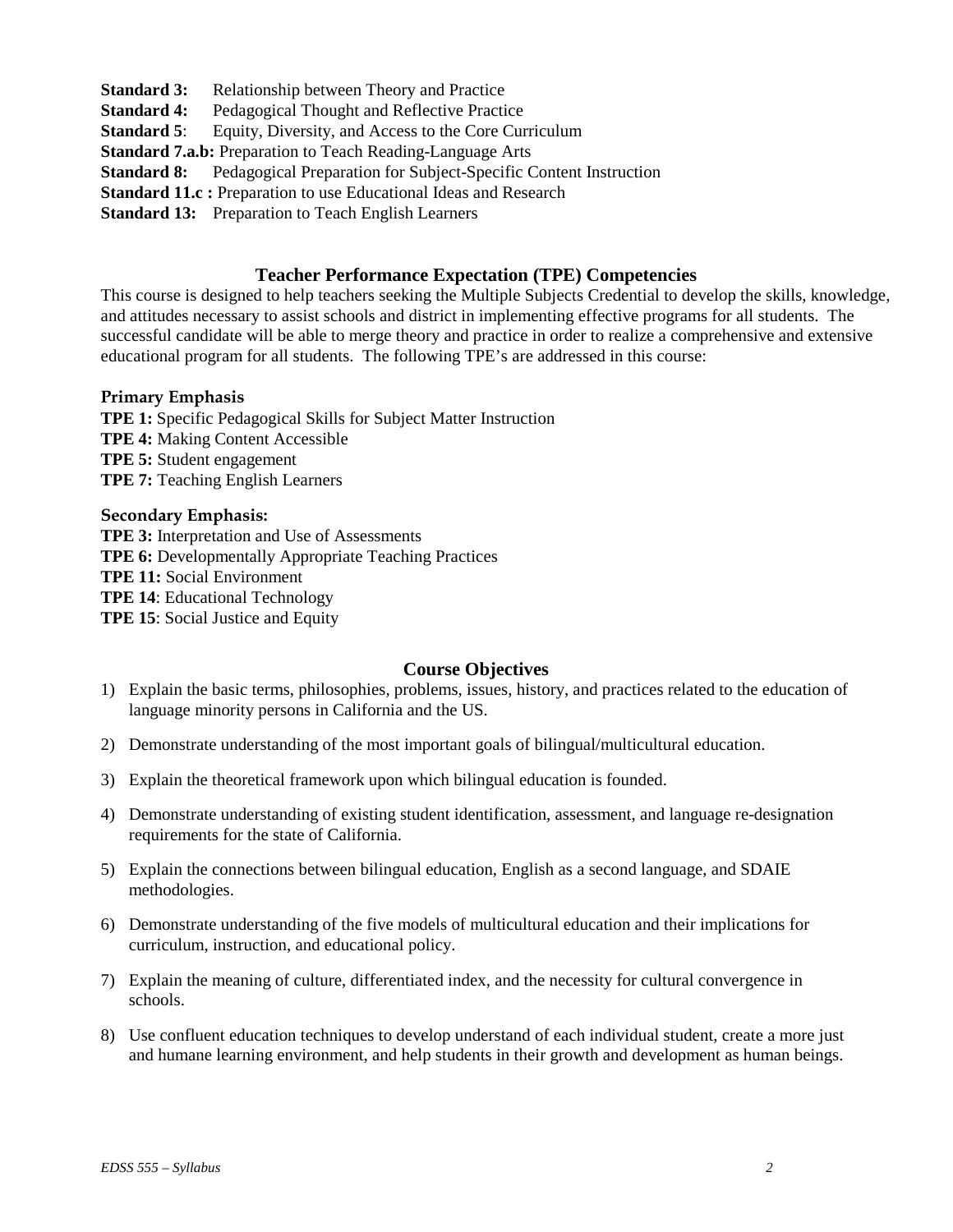# Comments from the professor and other students also should be reflected in the journal.

# **Interactive Journal & ELD Standards 20 points**

A journal will be maintained for the following class sessions: Session 2, 3, 4, 6, 7, 8, 9, 11, 12, and 13. You will be asked periodically to bring your journal entries to class to share with partners and/or small groups, and to e-mail it to the instructor for feedback. Journal entries need to include the following:

• A written summary and/or description of the topics discussed in class that reflects understanding of the key concepts. Journal entries must include comments and analysis from the required readings.

**ASSIGNMENT DESCRIPTIONS**

# **Attendance Policy**

**Grading**

95 - 100 A 80 - 82 B-90 - 94 A- 77 - 79 C+  $87 - 89$  B+ 73 - 76 C<br>  $83 - 86$  B 70 - 72 C-

 $83 - 86$  B 70 - 72

Due to the dynamic and interactive nature of courses in the College of Education, all students are expected to attend all classes and participate actively. At a minimum, students must attend more than 80% of class time, or s/he **may not receive a passing grade** for the course at the discretion of the instructor. Individual

instructors may adopt more stringent attendance requirements. Should the student have extenuating circumstances, s/he should contact the instructor as soon as possible. *(approved by COE Governance Community December, 1997)*

Additionally, for every day of absence, students will lose 6 points. Attendance will be taken during the first 5 minutes of class. Three tardiness or "early exits" will be the equivalence of an absence.

# **Course Requirements**

Peregoy, S. & Boyle, O. (2001). *Reading, Writing & Learning in ESL: A Resource Book for K-12 Teachers*.

**Required Texts** Chamot, A. & O'Malley, J.(1994). *The CALLA Handbook: Implementing the cognitive academic language*

*learning approach.* Menlo Park, CA: Addison-Wesley Publishing Company. Crawford, J. (1999). *Bilingual education: History, politics, theory and practice.* Los Angeles, CA:

All students are expected to participate in class activities and demonstrate reflective learning. It is important that students are well prepared for course sessions by completing the readings and assignments scheduled before the class meeting. Unless otherwise negotiated with the instructor, all assignments are to be handed in on the due date. **Assignments not handed-in on the due date will lose 10% of earned credit per day.** Assignments should be typed and double-spaced (yes, including the class journal). Students who wish to he instructor.

|           | revise an assignment must negotiate the requirements of the revision with the |  |           |  |
|-----------|-------------------------------------------------------------------------------|--|-----------|--|
| $\bullet$ | <b>Attendance and Participation</b>                                           |  | 25 points |  |
|           | • Interactive Journal / $ELD$ Standards                                       |  | 20 points |  |

Evaluation, Dissemination and Assessment Center, CSULA

| $\bullet$ | Attendance and Participation                  | 25 points |
|-----------|-----------------------------------------------|-----------|
|           | $\bullet$ Interactive Journal / ELD Standards | 20 points |
|           | • ELD Lesson Observation                      | 10 points |

- Multicultural Literature Resources / Lesson Plans 20 points
- SDAIE Unit Plans 25 points

New York, NY: Longman.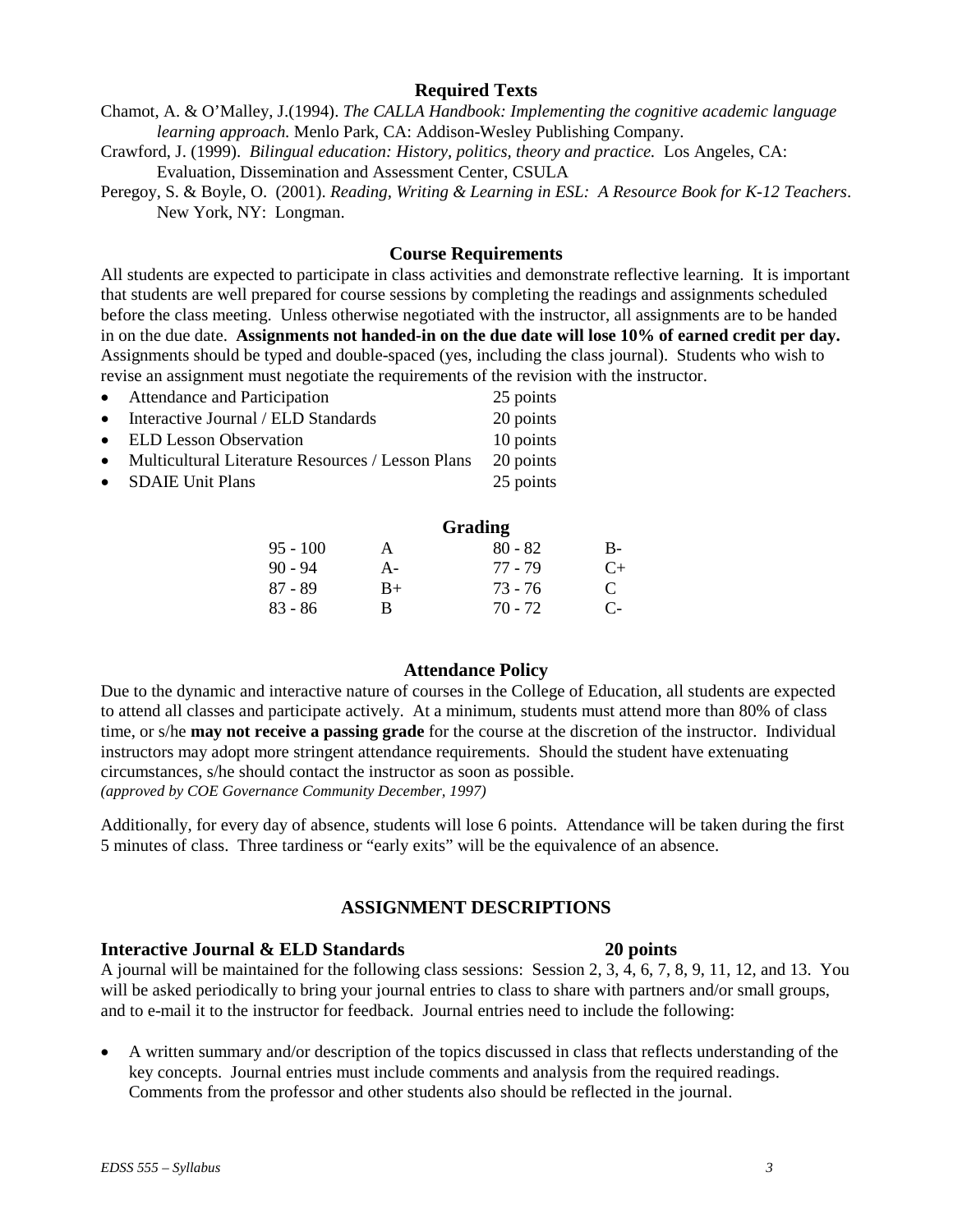• Meta-reflections and/or analysis of key concepts, particularly in terms of the connections that can be made between class discussions and teaching English language learners, with specific examples from student teaching experiences, school observations, or other personal experiences in diverse settings. **It is critical that direct connections are made with teaching experiences in the form of anecdotes, case studies, or narratives.**

The interactive journal will be graded according to its comprehensiveness, insightful connections, and "deep understanding" of the issues. Your interactive journals must address TPEs 4 and 7 (see rubric).

# ELD Standards Requirement

For the 5th class session, you will need to download the ELD standards and print a copy for yourself. Please bring the standards to class. You can download the ELD standards from the CDE website [\(www.cde.ca.gov\)](http://www.cde.ca.gov/) or from WestEd [\(www.wested.org](http://www.wested.org/) ).

# **Lesson Observation 10 points**

For this assignment you will follow an English learner or group of students during your teaching assignment. You will collect and document evidence of any instructional modifications made to provide comprehensible academic input for the student(s). As part of your write-up, you are to discuss how you would change the lesson/activity in light of the information and knowledge gained in the course. Your lesson observation must address TPEs 4 and 5 (see rubric).

# **Multicultural Literature Resources / Lesson Plans 20 points**

# **– Critical Assessment Task (CAT)**

With another person, you will have the opportunity to collect multicultural literacy resources and develop lesson plans that will address appropriate literature selections reflecting multicultural perspectives for high school students. This assignment must address TPEs 4 and 7 (see rubric).

The required elements of the assignment are:

- 1. Choose six multicultural selections that should be the center of the curriculum for different times throughout the year, and that address appropriate proficiency and content area knowledge for high school students.
- 2. For each selection, you will write a brief (one paragraph) annotated bibliography encompassing:
	- a. Appropriate grade level
	- b. Appropriate ELD proficiency level(s)
	- c. Appropriate content area(s)
	- d. Description of the story/text
- 3. At least three of the books must be bilingual (English and another language) with a brief discussion of how "primary language support" will be incorporated into your curriculum (to be included in the annotated bibliography).
- 4. Submit a lesson plan that clearly delineates how every student will be a successful learner by providing universal access to diverse students (e.g., gifted, English learners, special needs, non-readers, poor readers).

### Poster Sessions (20 minutes each)

Tables will be set up to provide space for the groups to present/display their Multicultural Literature Selections and lesson plans. Class members will walk around and discuss the different books selected, how they will be used throughout the year in the given content area, and the descriptions of the lessons plans.

**Note:** Dr. Alice Quiocho has developed an excellent website with a bibliography of children's literature and multicultural books that could be a great resource for you [\(http://www.csusm.edu/Quiocho\)](http://www.csusm.edu/Quiocho).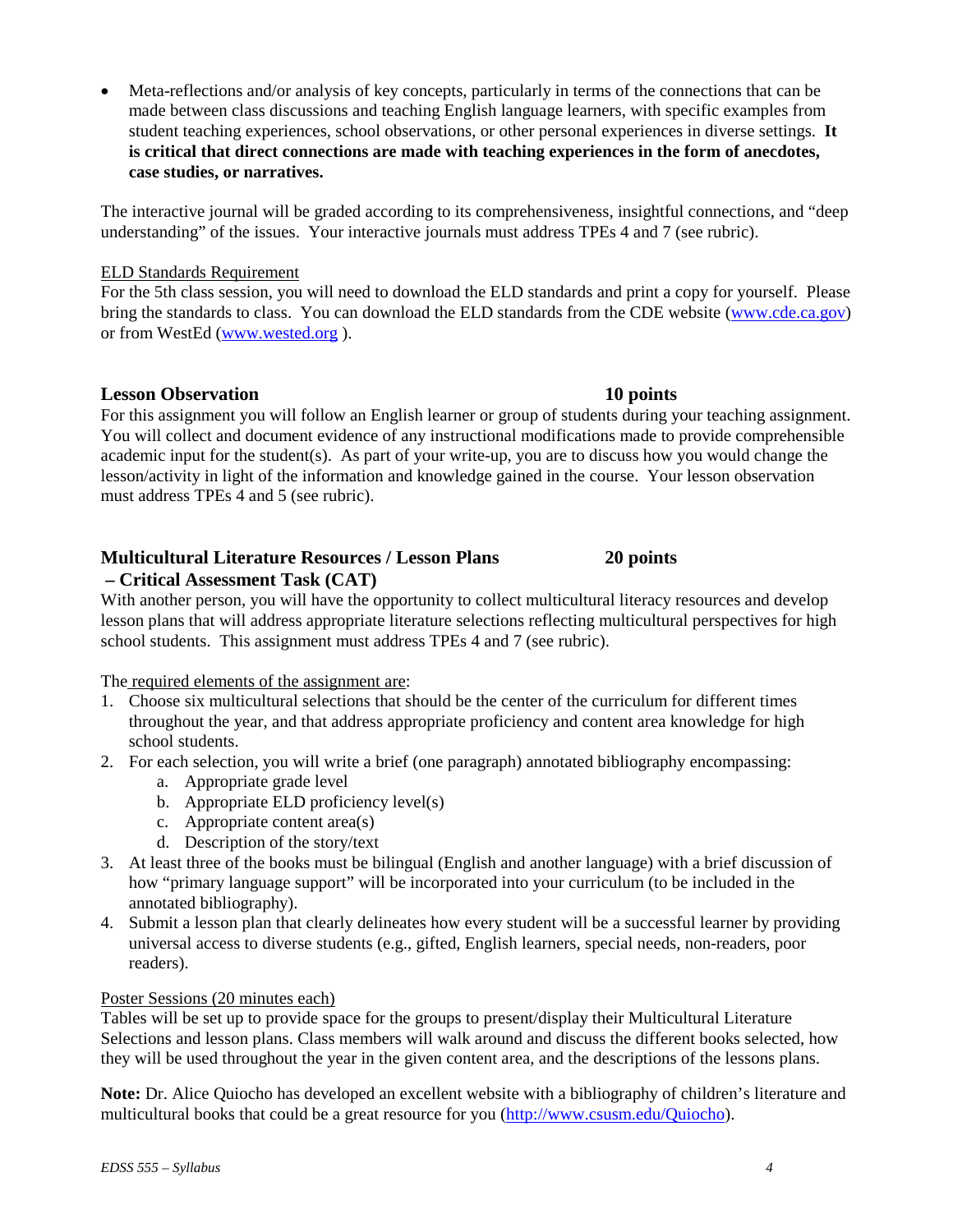# **SDAIE Unit Plans 25 points – Critical Assessment Task (CAT)**

Applying the SDAIE methodologies and principles discussed in class, create a SDAIE unit plan appropriate for English learners at various proficiency levels. Each lesson in the unit should contain the following:

- 1. Grade level, Content standard(s), ELD standard(s), requisite background information (i.e. Who are your students? What are your English learners' proficiency levels? What accommodations need to be made for students in your class? What do your students need to know prior to the lesson?) Materials / resources necessary for the lesson
- 2. A plan for assessment **(addressing TPEs 3 and 7)**
	- How will your students demonstrate mastery of the content and language standards/objectives?
	- What varied authentic products will be produced?
	- What multi-level assessment criteria will be used?
	- What different levels of mastery will be accepted?
- 3. Vocabulary (and grammatical structures if applicable) to be learned or reinforced in the lesson how will you make vocabulary development part of the lesson?
- 4. Have you addressed specific pedagogical skills for subject matter instruction? **(TPEs 1 and 7)**
	- For example, do the activities you have designed for lesson support the content and ELD standards you have selected?
- 7. How do ALL your students have access to the content you are presenting? **(TPEs 4 and 7)**
	- Does the lesson use visuals, manipulatives, realia, drama, or other techniques that would facilitate understanding?
	- Do the lesson strategies incorporate group collaboration, cooperative learning activities, peer assistance, or other work-group techniques?
	- Does the lesson incorporate the language and culture of language minority students?
	- Does the lesson include multiple intelligences and/or multiple modalities?
	- Are the community/parents of English learners included in the unit of study?
- 8. How will you ensure that ALL your students are engaged in the lesson? **(TPEs 5 and 7)**
- 9. How will you ensure that ALL your students have access to academic language? **(TPE 7)**

You may work in a group of 2-4 students. During several class sessions, students will have the opportunity to work on their unit plan by applying what they have learned from the readings, class discussions, and their classroom experiences. This assignment must address TPEs 1, 3, 4, 5 and 7 (see rubric).

### SDAIE Presentations – Critical Assessment Task (CAT)

Each group will have 15-20 minutes to present a portion of their SDAIE Unit Plan and explain the process involved in creating their unit*.*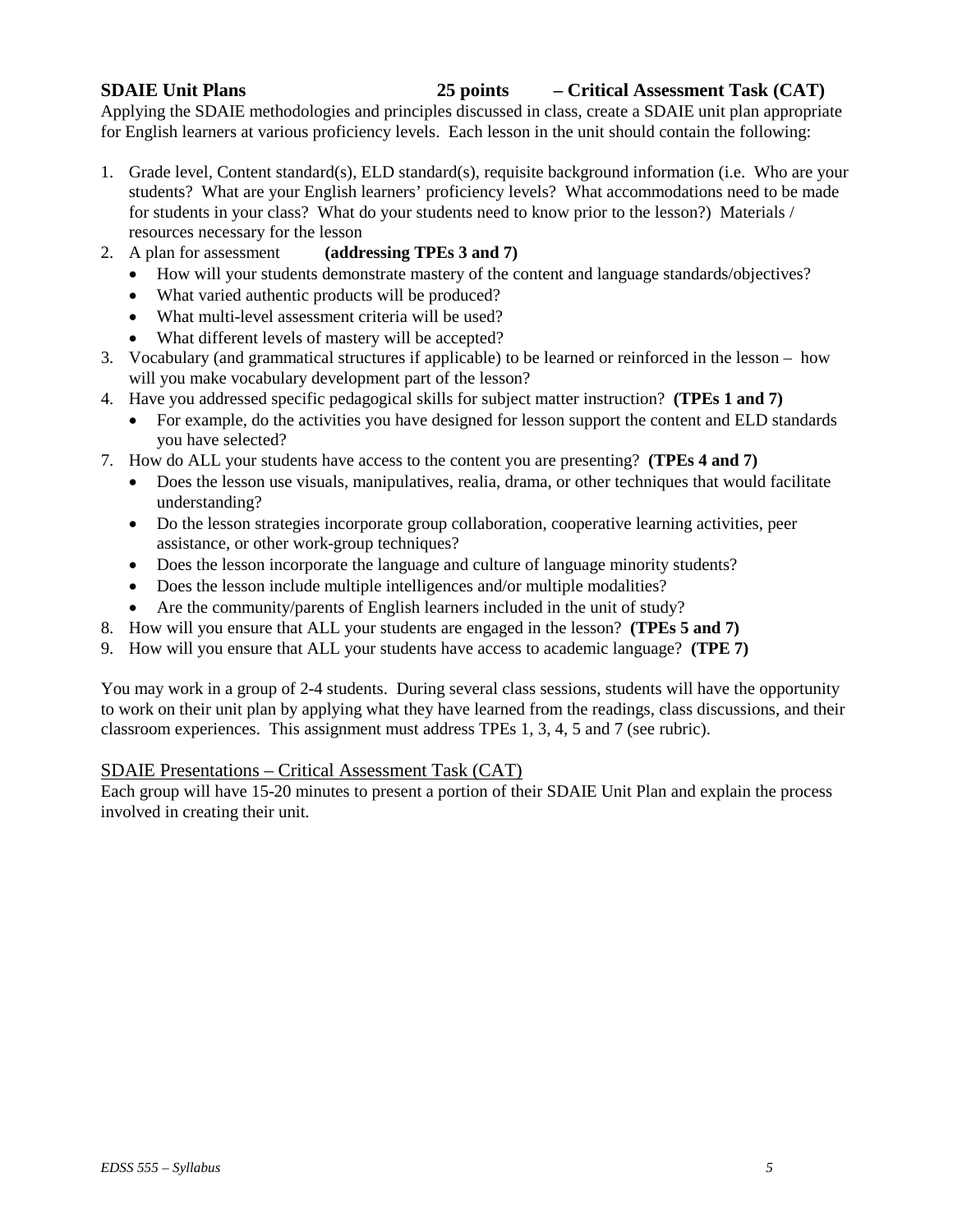# **SCORING RUBRICS**

|                   | $\frac{1}{2}$ and $\frac{1}{2}$ and $\frac{1}{2}$ and $\frac{1}{2}$ and $\frac{1}{2}$ and $\frac{1}{2}$ and $\frac{1}{2}$ |                         |                          |                         |
|-------------------|---------------------------------------------------------------------------------------------------------------------------|-------------------------|--------------------------|-------------------------|
| Criteria          | <b>Developing</b>                                                                                                         | <b>Nearly</b>           | <b>Meets</b>             | <b>Exceeds</b>          |
|                   |                                                                                                                           | <b>Meets</b>            |                          |                         |
| TPE-4             | Although there is some                                                                                                    | Candidates apply some   | Candidates apply         | Candidates application  |
| <b>Making</b>     | understanding of theory                                                                                                   | theories and practice   | theories and practice to | of theory and practice  |
| <b>Content</b>    | and practice, candidates                                                                                                  | in writing that likely  | demonstrate how ELs      | demonstrate in the      |
| <b>Accessible</b> | are unable to demonstrate                                                                                                 | will provide access to  | will have access to      | reflective writing      |
|                   | in their written reflections                                                                                              | content for ELs.        | content as they reflect  | access to content for   |
|                   | access to content for ELs.                                                                                                |                         | in writing on the major  | all students.           |
|                   |                                                                                                                           |                         | ideas, concepts, and     |                         |
|                   |                                                                                                                           |                         | topics discussed in      |                         |
|                   |                                                                                                                           |                         | class and readings.      |                         |
| TPE-7             | Candidates demonstrate                                                                                                    | Candidates              | Candidates demonstrate   | Candidates demonstrate  |
| <b>Teaching</b>   | in their interactive                                                                                                      | demonstrate in their    | in their interactive     | in their interactive    |
| <b>English</b>    | journals that they know                                                                                                   | interactive journals    | journals that they know  | journals that they know |
| <b>Learners</b>   | and can apply few                                                                                                         | that they know and can  | and can apply            | and can apply           |
|                   | pedagogical theories,                                                                                                     | apply some              | pedagogical theories,    | pedagogical theories,   |
|                   | principles, and                                                                                                           | pedagogical theories,   | principles, and          | principles, and         |
|                   | instructional practices for                                                                                               | principles, and         | instructional practices  | instructional practices |
|                   | comprehensive                                                                                                             | instructional practices | for comprehensive        | for comprehensive       |
|                   | instruction of English.                                                                                                   | for comprehensive       | instruction of ELs.      | instruction of ALL      |
|                   |                                                                                                                           | instruction of ELs.     |                          | English learners.       |

# **Interactive Journal – Scoring Rubric**

# **Lesson Observation – Scoring Rubric**

| <b>Criteria</b>   | <b>Developing</b>       | <b>Nearly</b>             | <b>Meets</b>                 | <b>Exceeds</b>          |
|-------------------|-------------------------|---------------------------|------------------------------|-------------------------|
|                   |                         | <b>Meets</b>              |                              |                         |
| TPE-4             | Teacher candidate is    | Candidates can partially  | Candidates are able to       | Candidates can apply    |
| <b>Making</b>     | unable to determine if  | determine if lesson       | determine if lesson          | pedagogical theories,   |
| <b>Content</b>    | lesson observed is      | observed is consistent    | observed makes content       | principles, and         |
| <b>Accessible</b> | consistent with         | with pedagogical          | accessible to students       | instructional practices |
|                   | pedagogical theories,   | theories, principles, and | with different levels of     | for making content      |
|                   | principles, and         | instructional practices   | proficiency in English       | accessible to all       |
|                   | instructional practices | for making content        | and primary language.        | English learners by     |
|                   | for making content      | accessible to ELs.        |                              | offering appropriate    |
|                   | accessible to ELs.      |                           |                              | suggestions.            |
| TPE-5             | Candidates of English   | Candidates of ELs are     | <b>Candidates of English</b> | Teachers candidates     |
| <b>Student</b>    | learners are unaware    | not always certain if     | learners are able to         | can confirm that the    |
| <b>Engagement</b> | if lesson observed      | lesson observed clearly   | determine if lesson          | lesson observed         |
|                   | engages students or is  | communicates              | observed clearly             | engages ALL English     |
|                   | appropriate for the     | objectives, ensures       | communicates                 | learners in the         |
|                   | levels of English       | understanding,            | objectives, ensures          | academic program; and   |
|                   | proficiency and         | monitors progress,        | understanding, monitors      | students know           |
|                   | primary language.       | adjusts instruction       | progress, adjusts            | objectives, understand  |
|                   |                         | according to levels of    | instruction according to     | key concepts, are aware |
|                   |                         | English proficiency and   | levels of English            | of their progress, and  |
|                   |                         | primary language, and     | proficiency and primary      | their home language     |
|                   |                         | incorporates              | language, and                | and culture are part of |
|                   |                         | community resources       | incorporates community       | the classroom           |
|                   |                         | appropriately.            | resources appropriately.     | environment.            |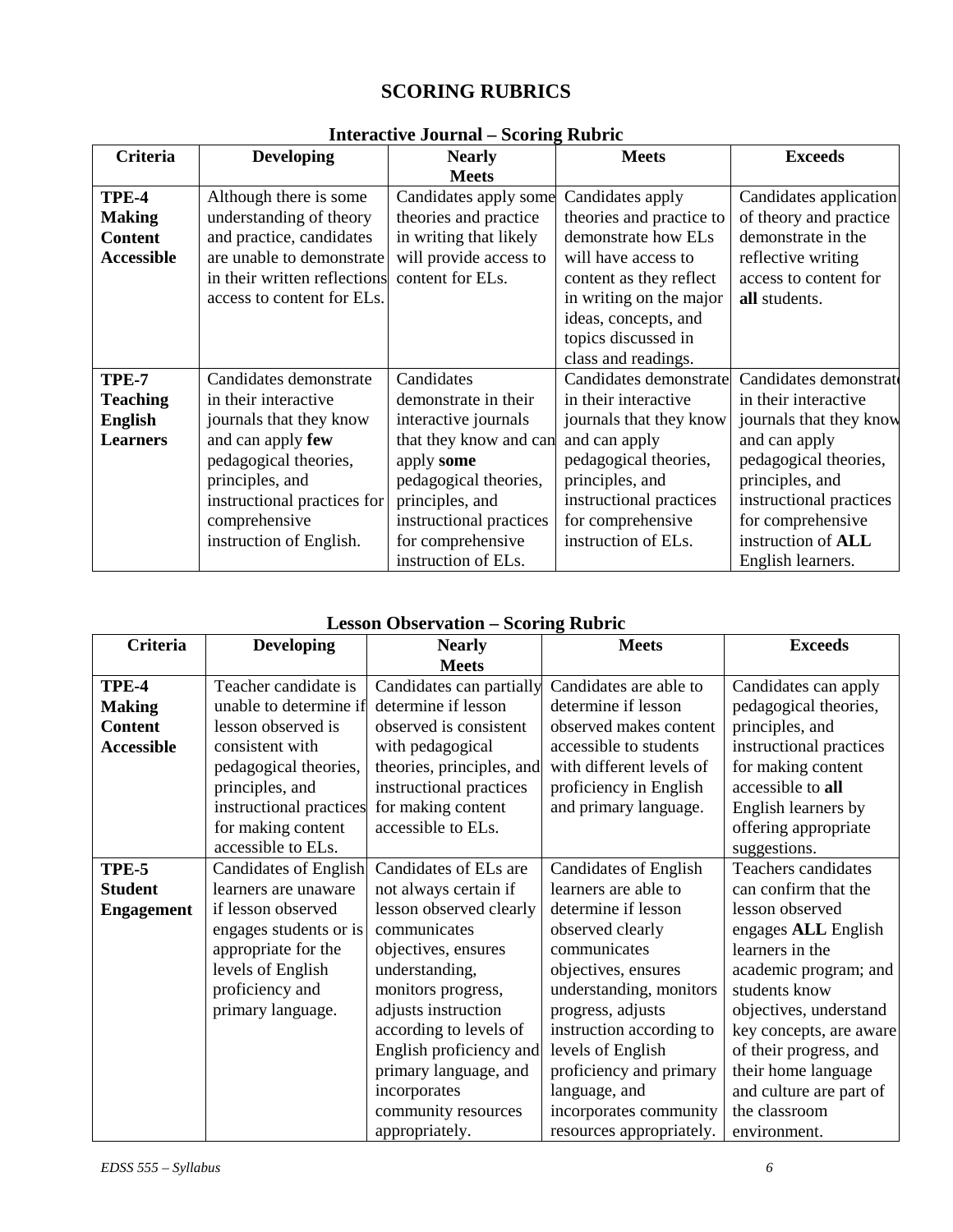| <b>Criteria</b>   | <b>Developing</b>     | <b>Nearly</b>            | <b>Meets</b>                | <b>Exceeds</b>            |
|-------------------|-----------------------|--------------------------|-----------------------------|---------------------------|
|                   |                       | <b>Meets</b>             |                             |                           |
| TPE-4             | Candidates use        | Candidates use some      | Candidates use a            | All students have         |
| <b>Making</b>     | mostly traditional    | instructional practices  | variety of instructional    | access to the content of  |
| <b>Content</b>    | instructional         | to make multicultural    | practices to make           | multicultural literature  |
| <b>Accessible</b> | practices that deny   | literature books         | multicultural literature    | books, including non-     |
|                   | access to the         | accessible, but few      | selections accessible to    | readers and students      |
|                   | content to non-       | non-readers and          | diverse students.           | with varying levels of    |
|                   | readers and English   | English learners have    |                             | English proficiency.      |
|                   | learners.             | access to content.       |                             |                           |
| TPE-7             | Multicultural         | Candidates select        | Candidates select           | Teaching candidates       |
| <b>Teaching</b>   | literature books are  | some authentic           | authentic multicultural     | include justification for |
| <b>English</b>    | not authentic, do     | multicultural books,     | literature that reflect the | the selection and         |
| <b>Learners</b>   | not reflect the       | primary language is      | diversity of the            | purpose of each book,     |
|                   | diversity in schools, | not included or not      | classroom, to include       | taking into account the   |
|                   | and the primary       | well translated,         | the primary language of     | varying learning and      |
|                   | language of           | reading and writing      | ELs, develop reading        | social needs of           |
|                   | students is not       | activities are           | and writing                 | individual students or    |
|                   | considered.           | inappropriate for        | instructional activities    | groups in their own       |
|                   |                       | levels of proficiency in | appropriate for levels of   | classroom. Writing and    |
|                   |                       | English and primary      | proficiency in English      | reading activities meet   |
|                   |                       | language, and            | and primary language,       | the academic and social   |
|                   |                       | assessments are non-     | and create relevant         | needs of all students.    |
|                   |                       | existent or              | assessments.                |                           |
|                   |                       | inappropriate.           |                             |                           |

# **Multicultural Literature Resources / Lesson Plans – Scoring Rubric**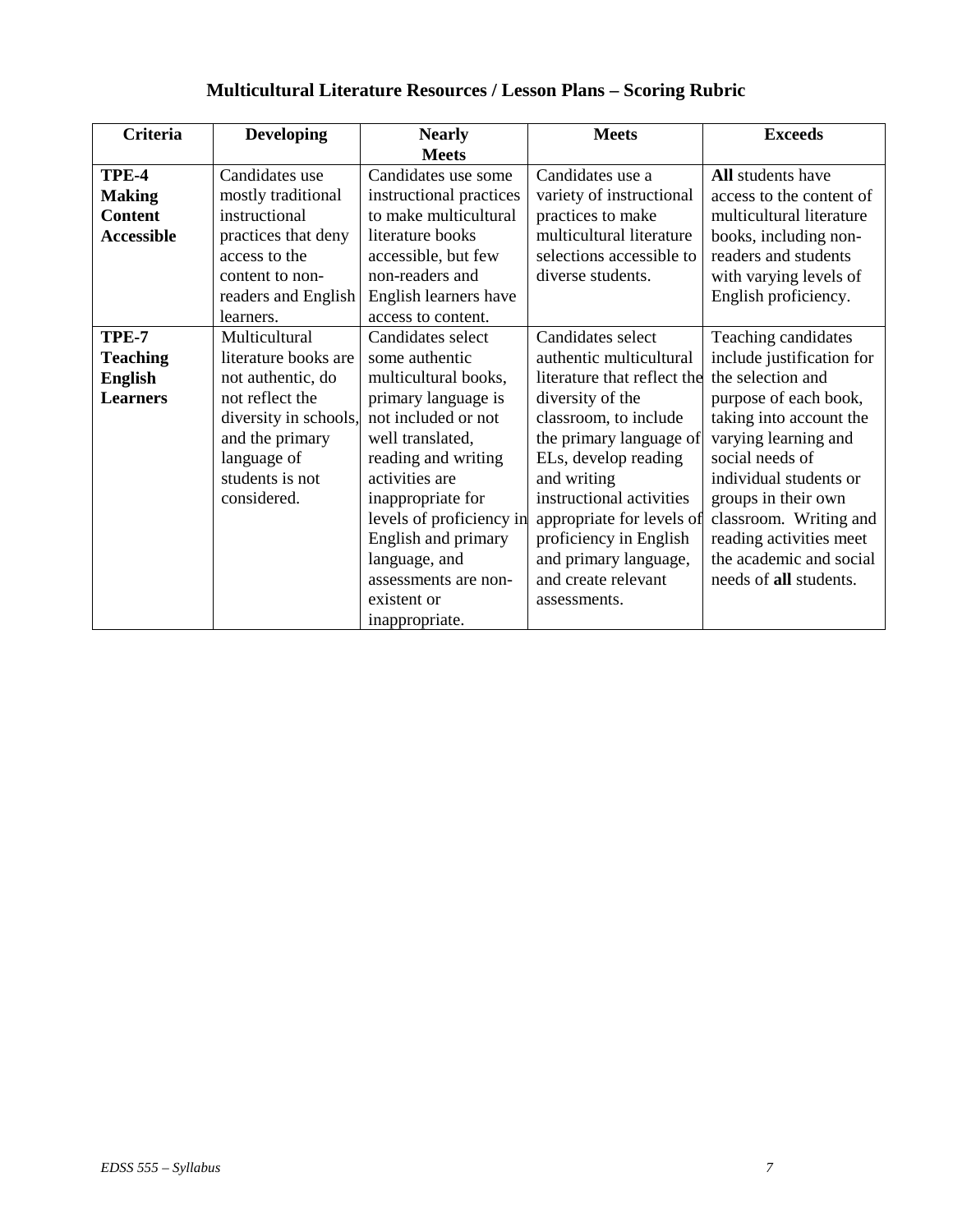| <b>Criteria</b>    | <b>Developing</b>                        | <b>Nearly</b>                                 | <b>Meets</b>                                     | <b>Exceeds</b>                           |
|--------------------|------------------------------------------|-----------------------------------------------|--------------------------------------------------|------------------------------------------|
|                    |                                          | <b>Meets</b>                                  |                                                  |                                          |
| TPE-1              | Candidates use very                      | Candidates use some                           | Candidates use a                                 | The specific                             |
| <b>Specific</b>    | traditional and limited                  | specific pedagogical                          | variety of specific                              | pedagogical skills for                   |
| pedagogical        | (e.g., lecture only)                     | skills for subject                            | pedagogical skills for                           | subject matter                           |
| skills for         | pedagogical skills for                   | matter instruction, but                       | subject matter                                   | instruction will                         |
| subject            | subject matter                           | many English                                  | instruction to English                           | incorporate the level                    |
| matter             | instruction that prevent                 | learners do not have                          | learners.                                        | of proficiency in                        |
| instruction        | understanding of                         | access to the content.                        |                                                  | English and the                          |
|                    | information to ELs.                      |                                               |                                                  | primary language.                        |
| TPE-3              | Candidates understand                    | Candidates                                    | Candidates understand                            | Assessments will also                    |
| Interpretation     | and use primarily                        | understand and use                            | and use a variety of                             | incorporate English                      |
| and Use of         | traditional assessments                  | some informal and                             | informal and formal                              | learners' levels of                      |
| <b>Assessments</b> | strategies with English                  | formal assessments to                         | assessments to                                   | proficiency in English                   |
|                    | learners.                                | determine progress                            | determine progress                               | and the primary                          |
|                    |                                          | and plan instruction                          | and plan instruction                             | language to develop                      |
|                    |                                          | for English learners.                         | for English learners.                            | and modify instruction                   |
|                    |                                          |                                               |                                                  | accordingly.                             |
| TPE-4              | Candidates use mostly                    | Candidates use some                           | Candidates use a                                 | All students have                        |
| <b>Making</b>      | traditional                              | instructional                                 | variety of instructional                         | access to content,                       |
| <b>Content</b>     | instructional practices                  | practices, but few                            | practices to make                                | including non-readers                    |
| <b>Accessible</b>  | that do not provide                      | English learners have                         | content accessible to                            | and students with                        |
|                    | ELs access to content.                   | access to content.                            | English learners.                                | varying levels of                        |
| TPE-5              |                                          |                                               |                                                  | English proficiency.<br>All students are |
| <b>Student</b>     | Candidates are mostly<br>concerned about | Candidates of English<br>learners communicate | <b>Candidates of English</b><br>learners clearly |                                          |
| <b>Engagement</b>  | covering content to                      | some objectives                               | communicate                                      | engaged in the<br>academic program,      |
|                    | English-only speakers,                   | clearly,                                      | objectives, ensure                               | know objectives of                       |
|                    | makes little effort to                   | understanding is                              | understanding,                                   | lessons, understand                      |
|                    | communicate                              | partial, progress is                          | monitors progress,                               | key concepts, are                        |
|                    | objectives to ELs,                       | undetermined,                                 | adjust instruction                               | aware of their                           |
|                    | understanding is                         | instruction is                                | according to level of                            | progress, and their                      |
|                    | unlikely, instruction                    | sometimes adjusted,                           | English proficiency                              | home language and                        |
|                    | does not consider                        | and community                                 | and primary language,                            | culture are part of the                  |
|                    | students' levels of                      | resources are                                 | and use community                                | classroom                                |
|                    | English proficiency                      | untapped.                                     | resources.                                       | environment.                             |
|                    | and primary language.                    |                                               |                                                  |                                          |
| TPE-7              | Candidates know and                      | Candidates know                               | Candidates know and                              | Candidates know and                      |
| <b>Teaching</b>    | can apply few of the                     | many pedagogical                              | can apply pedagogical                            | can apply pedagogical                    |
| <b>English</b>     | pedagogical theories,                    | theories, principles,                         | theories, principles,                            | theories, principles,                    |
| learners           | principles, and                          | and instructional                             | and instructional                                | and instructional                        |
|                    | instructional practices                  | practices for English                         | practices for                                    | practices for                            |
|                    | for ELs. ELs do not                      | learners, but cannot                          | comprehensive                                    | comprehensive                            |
|                    | comprehend key                           | apply them in a                               | instruction of English                           | instruction of ALL                       |
|                    | academic concepts and                    | comprehensive                                 | learners.                                        | English learners.                        |
|                    | ideas.                                   | manner.                                       |                                                  |                                          |

# **SDAIE Unit Plans / Presentation – Scoring Rubric**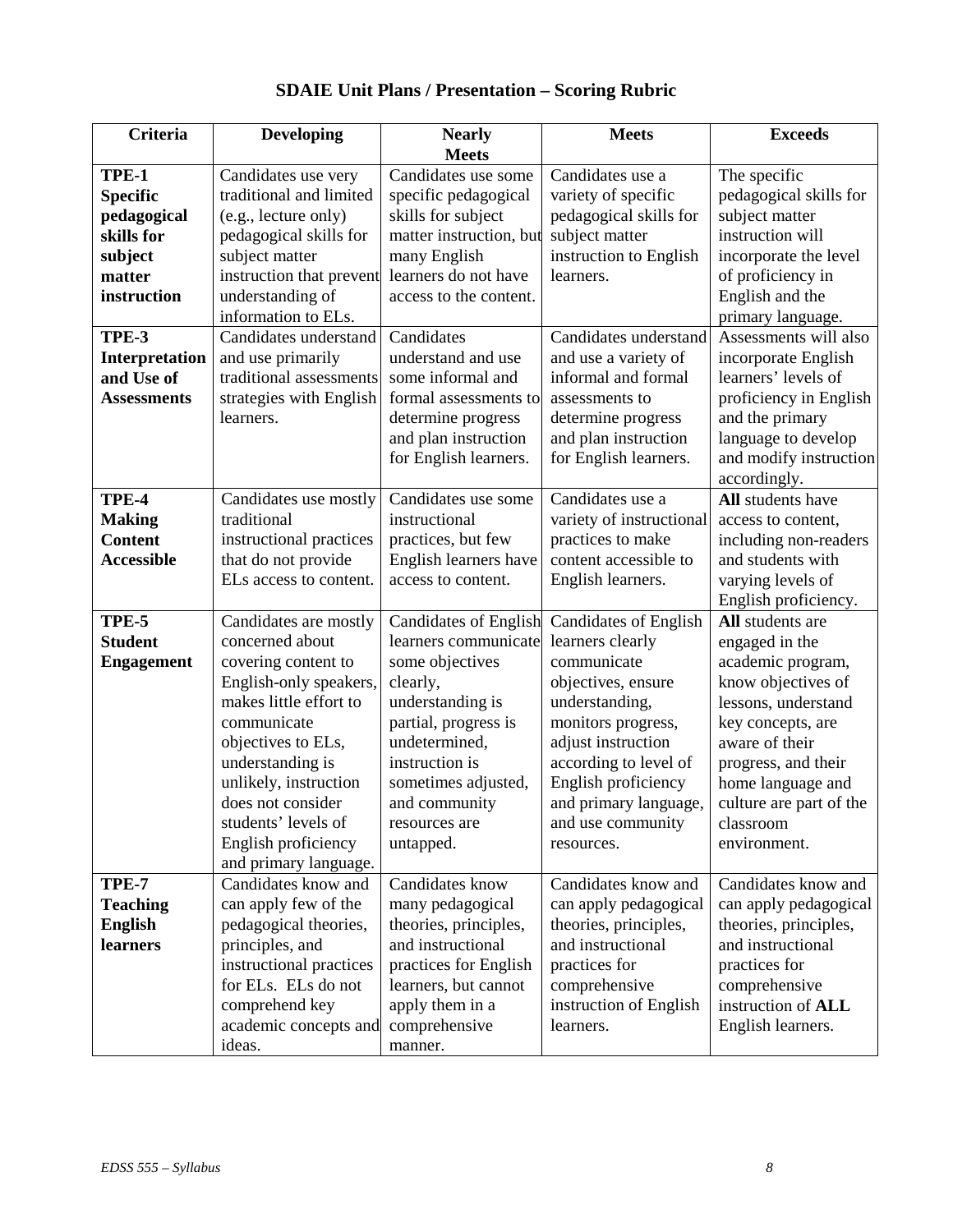# **Course Outline (Timeline Subject to Change pending "Teachable" Moments)**

| <b>Date</b> | <b>Topic</b>                                                                                                  | <b>Assignment</b>                                                                             |
|-------------|---------------------------------------------------------------------------------------------------------------|-----------------------------------------------------------------------------------------------|
| Session 1   | Introduction / Overview<br>Who are English Language Learners?                                                 |                                                                                               |
| Session 2   | Historical Overview of Bilingual<br>Education - Social, Political and Legal<br>Foundations                    | Peregoy & Boyle – Chapter 1<br>Crawford – Chapters 1, 3, 5                                    |
| Session 3   | Second Language Acquisition:<br><b>Theoretical Frameworks</b>                                                 | Peregoy & Boyle – Chapter 2<br>Crawford - Chapter 6                                           |
| Session 4   | Bilingual Education Programs / Legal<br>Mandates / Proposition 227<br>What can classroom teachers do?         | Crawford – Chapter 11, 13, Appendix E                                                         |
| Session 5   | Working with the ELD Standards:<br>Profile of English learners' proficiency<br>levels                         | <b>DUE: Download the ELD Standards</b><br>from the CDE Website                                |
| Session 6   | Identification/Placement/Assessment of<br>English Learners/CELDT                                              | <b>DUE: ELD Lesson Observation</b>                                                            |
| Session 7   | <b>SDAIE Overview</b><br><b>SDAIE Strategies: Oral Language</b><br>Development                                | Peregoy & Boyle – Chapters 3, 4                                                               |
| Session 8   | <b>SDAIE Strategies:</b><br>Reading and Writing                                                               | Peregoy & Boyle – Chapters 5, 6                                                               |
| Session 9   | <b>SDAIE Strategies:</b><br>Reading and Literature                                                            | Peregoy & Boyle – Chapter 7                                                                   |
| Session 10  | <b>Multicultural Literature Presentations</b>                                                                 | <b>DUE: Multicultural Literature Resources /</b><br><b>Lesson Plans</b>                       |
| Session 11  | <b>CALLA Overview: Instructional</b><br><b>Strategies for English learners</b><br>Academic Language           | Chamot & O'Malley – Chapters 1, 2, 3, 4                                                       |
| Session 12  | Reading and Writing in Content Areas                                                                          | Peregoy & Boyle – Chapters 8, 9<br>Chamot & O'Malley – one content chapter<br>(Chapters 9-12) |
| Session 13  | <b>Reading Assessment</b><br>Assessing an English learner's writing<br>proficiency                            | Peregoy & Boyle - Chapter 10<br>Chamot & O'Malley - Chapter 6                                 |
| Session 14  | Parents, Families and Communities<br>Beyond the Classroom: Social Aspects<br>of an EL's schooling experiences | Materials collected by students                                                               |
| Session 15  | <b>SDAIE</b> Presentations<br>Planning for the Future                                                         | <b>DUE: SDAIE Presentations &amp; Unit Plans</b><br><b>DUE: Interactive Journals</b>          |